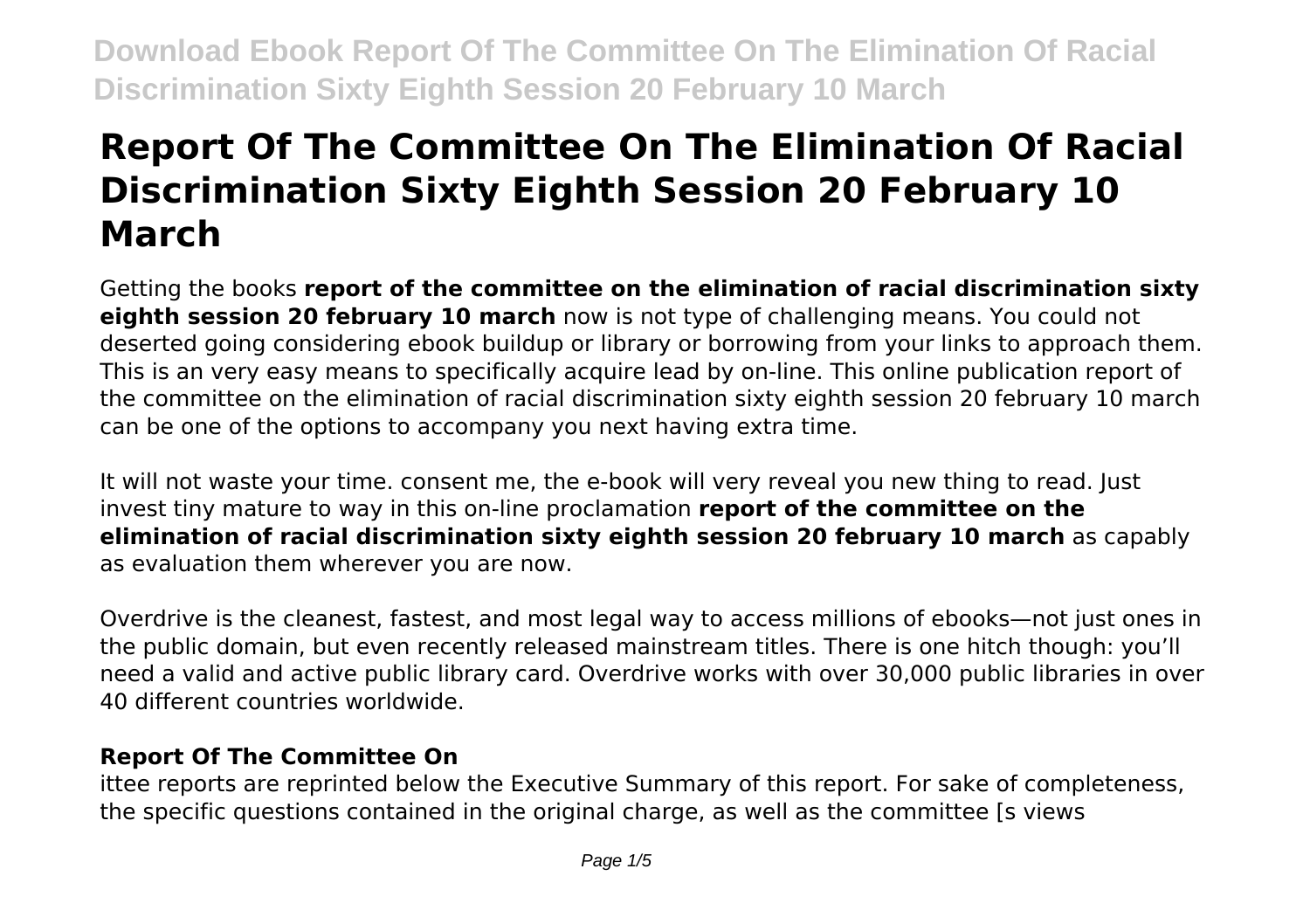## **REPORT OF THE COMMITTEE ON PREPARATION FOR ONLINE TEACHING ...**

The report of the Committee is considered by the General Assembly at its main session. The report of the Committee on Contributions at its seventy-ninth session (3-21 June 2019) is contained in...

### **UN General Assembly - Committee on Contributions**

With the devastating consequences of climate change growing at home and abroad, the United States must harness the technological innovation of the moonshot, the creativity of our entrepreneurs, the strength of our workers, and the moral force of a nation endeavoring to establish justice for all.

## **Solving the Climate Crisis: The Congressional Action Plan ...**

References: Recommendations of the Committee; Bibliographic note: Web version based on the Report of the Select Committee on Assassinations of the U.S. House of Representatives, Washington, DC: United States Government Printing Office, 1979. 1 volume, 686 pages. The formatting of this Web version may differ from the original.

### **Table of Contents | National Archives**

Dr. Kimberlin is Editor of the 2018 AAP Report of the Committee on Infectious Diseases (Red Book). He also was Editor of the 2015 edition, and was an Associate Editor of the 2012 and 2009 editions. Dr. Kimberlin is Past-President of the Pediatric Infectious Diseases Society (PIDS), which is the world's largest organization of professionals ...

### **Red Book®: 2018 Report of the Committee on Infectious ...**

THE REPORT TO THE PRESIDENT OF THE COMMITTEE ON ECONOMIC SECURITY The President's Committee on Economic Security (CES) was formed in June 1934 and was given the task of devising "recommendations concerning proposals which in its judgment will promote greater economic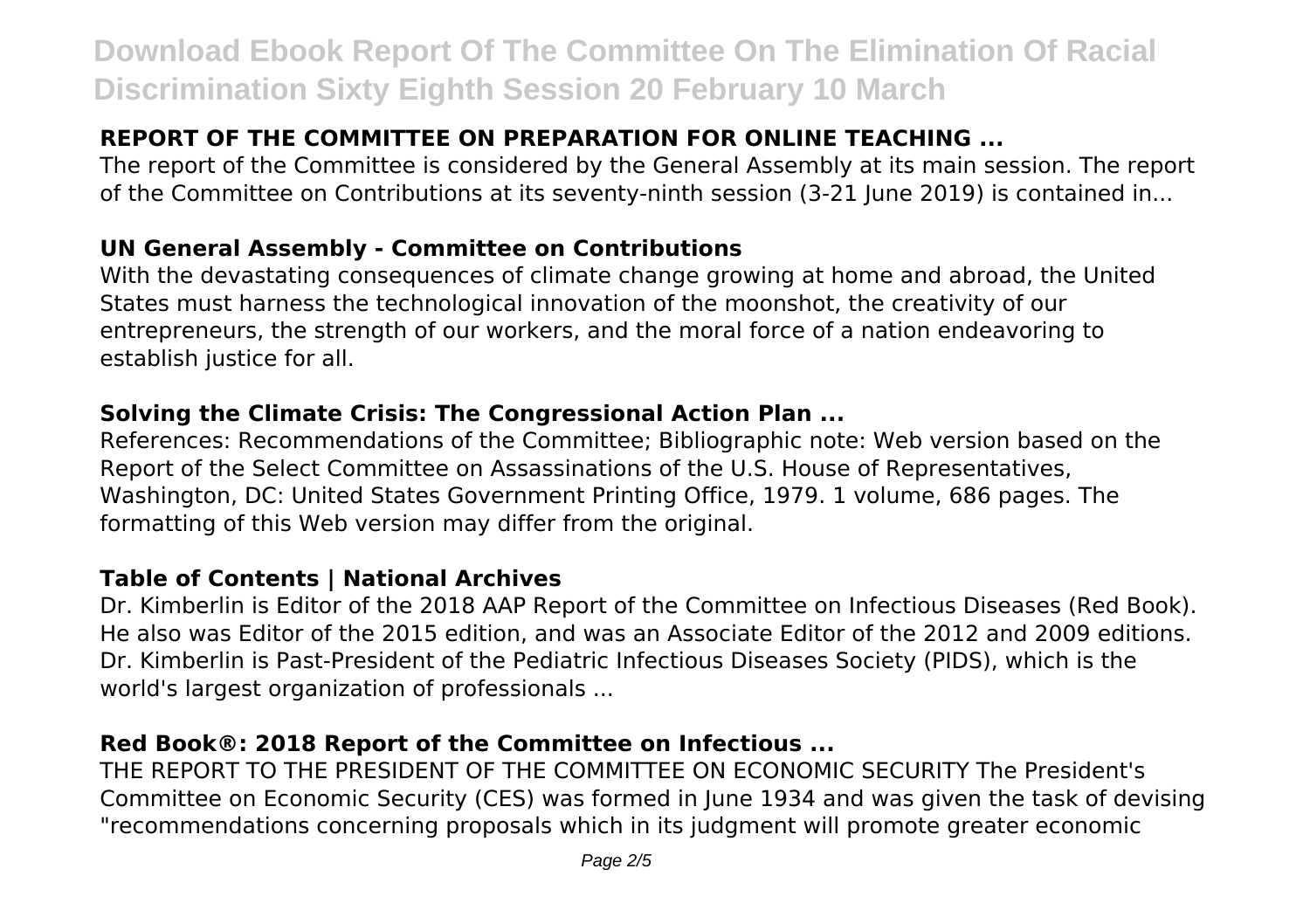security."

# **Social Security History**

Committee Reports The Administrative Office of the U.S. Courts maintains the Standing Committee Reports to the Judicial Conference and Advisory Committee Reports to the Standing Committee. Select a rules committee

# **Committee Reports | United States Courts**

August 6 Mr. RUTLEDGE delivered in the Report of the Committee of Detail, as follows — a printed copy being at the same time furnished to each member: We the people of the States of New Hampshire, Massachusetts, Rhode Island and Providence Plantations, Connecticut, New York, New Jersey, Pennsylvania, Delaware, Maryland, Virginia, North Carolina, South Carolina, and Georgia, do ordain, declare, and establish, the following Constitution for the government of ourselves and our posterity.

## **The Committee of Detail Report - Teaching American History**

All States parties are obliged to submit regular reports to the Committee on how the rights are being implemented. States must report initially one year after acceding to the Convention and then every two years.

## **OHCHR | Committee on the Elimination of Racial Discrimination**

The Committee's members are listed at this Report's Appendix A; the Committee's tasking is attached to this Report as Appendix B. 3 Prior to presenting this report to ICE and DHS, the Committee met twice, once in Washington, D.C. in December 2015, and once in Texas in March 2016, in order to participate in guided site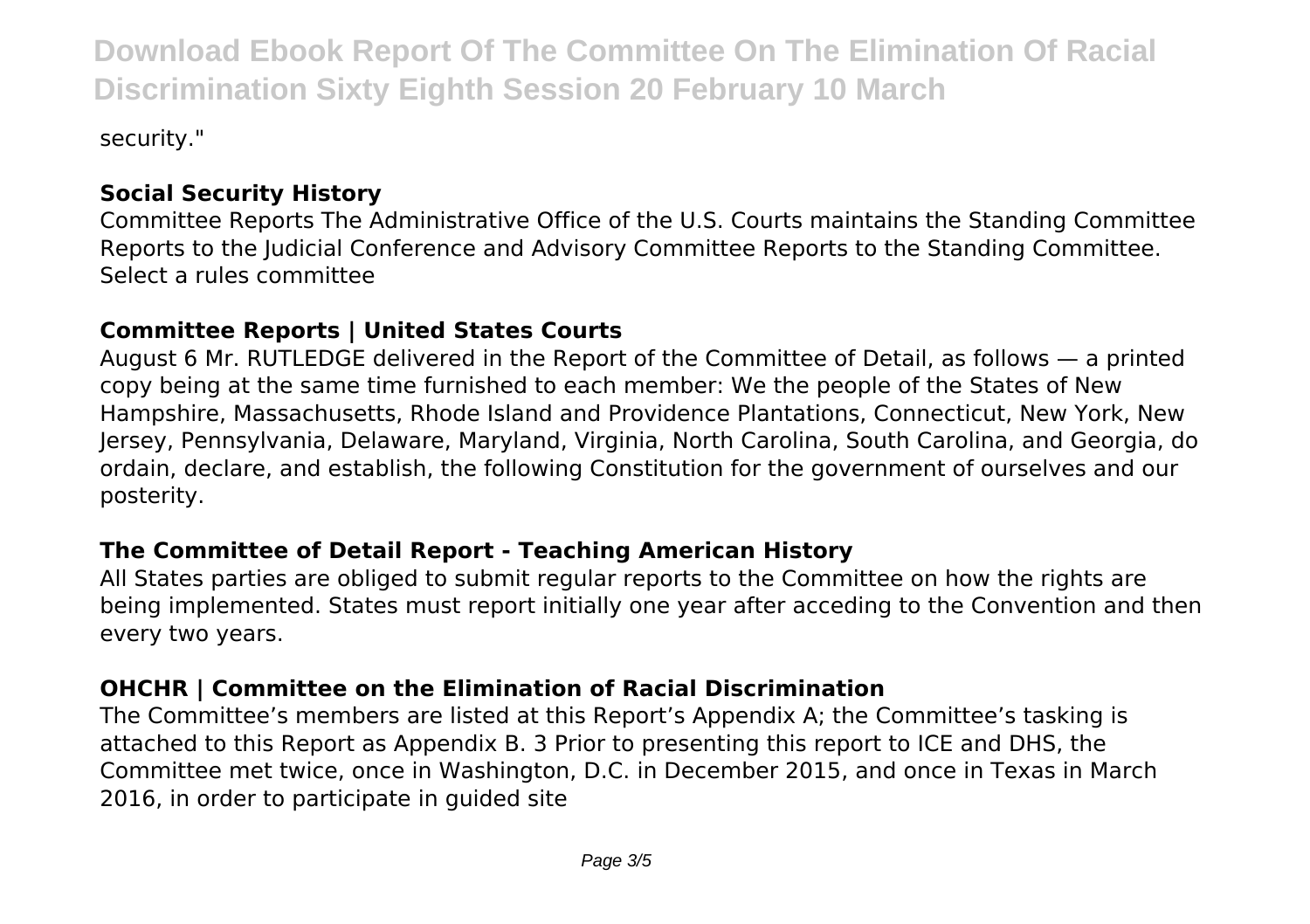# **Report of the DHS Advisory Committee on Family Residential ...**

Report of the Select Committee on Intelligence United States Senate Covering the Period January 3, 2017 to January 3, 2019 (March 28, 2019) S. Rpt. 115-298 Report to Accompany S. 3153, Matthew Young Pollard Intelligence Authorization Act for Fiscal Years 2018 and 2019

### **Reports | Intelligence Committee**

The Seventh Report of the Joint National Committee on Complete Report This work was supported entirely by the National Heart, Lung, and Blood Institute. The Executive Committee, writing teams, and reviewers served as volunteers without remuneration.

#### **Seventh Report of the Joint National Committee on ...**

The Report of the Departmental Committee on Homosexual Offences and Prostitution (better known as the Wolfenden report, after Sir John Wolfenden, the chairman of the committee) was published in the United Kingdom on 4 September 1957 after a succession of well-known men, including Lord Montagu of Beaulieu, Michael Pitt-Rivers, and Peter Wildeblood, were convicted of homosexual offences.

#### **Wolfenden report - Wikipedia**

The Sadler Report – more correctly the Report of the Select Committee on Factory Children's Labour (Parliamentary Papers 1831-32, volume XV): usually referred to at the time as "the report of Mr Sadler's Committee," - was a report written in 1832 by Michael Sadler., the chairman of a UK Parliamentary committee considering a Bill introduced by Sadler seeking to limit the hours of work of children in textile mills and factories.

### **Sadler report - Wikipedia**

The decision to appoint a committee for JNC 7 was based on four factors: the publication of many